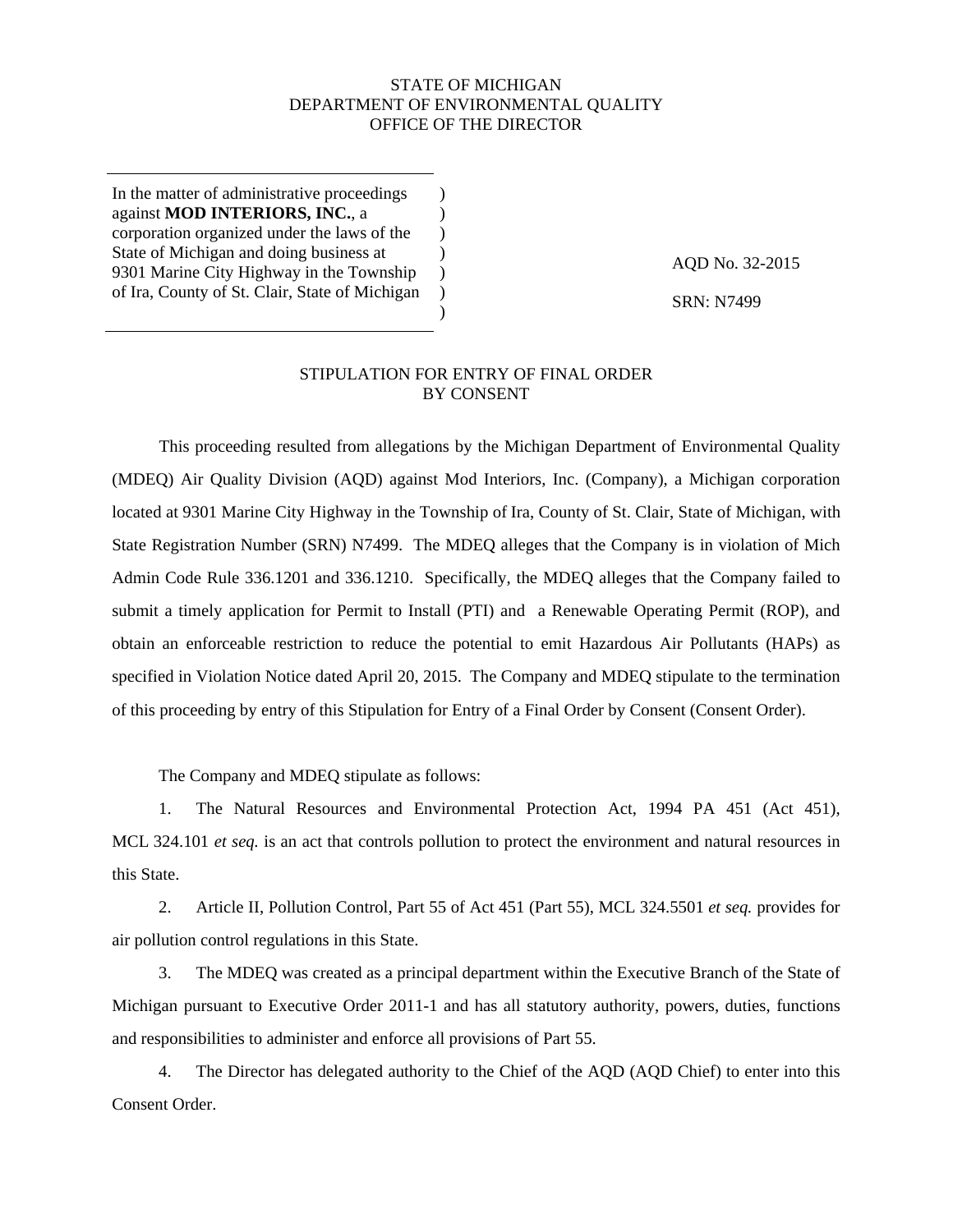5. The termination of this matter by a Consent Order pursuant to Section 5528 of Part 55 is proper and acceptable.

6. The Company and the MDEQ agree that the signing of this Consent Order is for settlement purposes only and does not constitute an admission by the Company that the law has been violated.

7. This Consent Order becomes effective on the date of execution (effective date of this Consent Order) by the AQD Chief.

8. The Company shall achieve compliance with the aforementioned regulations in accordance with the requirements contained in this Consent Order.

#### COMPLIANCE PROGRAM AND IMPLEMENTATION SCHEDULE

9. Permit

A. On and after the effective date of this Consent Order, the Company shall comply with the emission limits for HAPs in PTI No. 80-15, and any subsequent permit revisions. The PTI No. 80-15 is an enforceable part of the Consent Order.

B. On and after the effective date of this Consent Order, the Company shall comply with the recordkeeping requirements in PTI No. 80-15, and any subsequent revisions.

#### GENERAL PROVISIONS

10. This Consent Order in no way affects the Company's responsibility to comply with any other applicable state and federal, or local laws or regulations, including without limitation, any amendments to the federal Clean Air Act, 42 USC 7401 *et seq.*, Act 451, Part 55 or their rules and regulations, or to the State Implementation Plan.

11. This Consent Order constitutes a civil settlement and satisfaction as to the resolution of the violations specifically addressed herein; however, it does not resolve any criminal action that may result from these same violations.

12. Within thirty (30) days after the effective date of this Consent Order, the Company shall pay to the General Fund of the State of Michigan, in the form of a check made payable to the "State of Michigan" and mailed to the Michigan Department of Environmental Quality, Accounting Services Division, Cashier's Office, P.O. Box 30657, Lansing, Michigan 48909-8157, a settlement amount of \$5,000.00, which includes AQD costs for investigation and enforcement. To ensure proper credit, all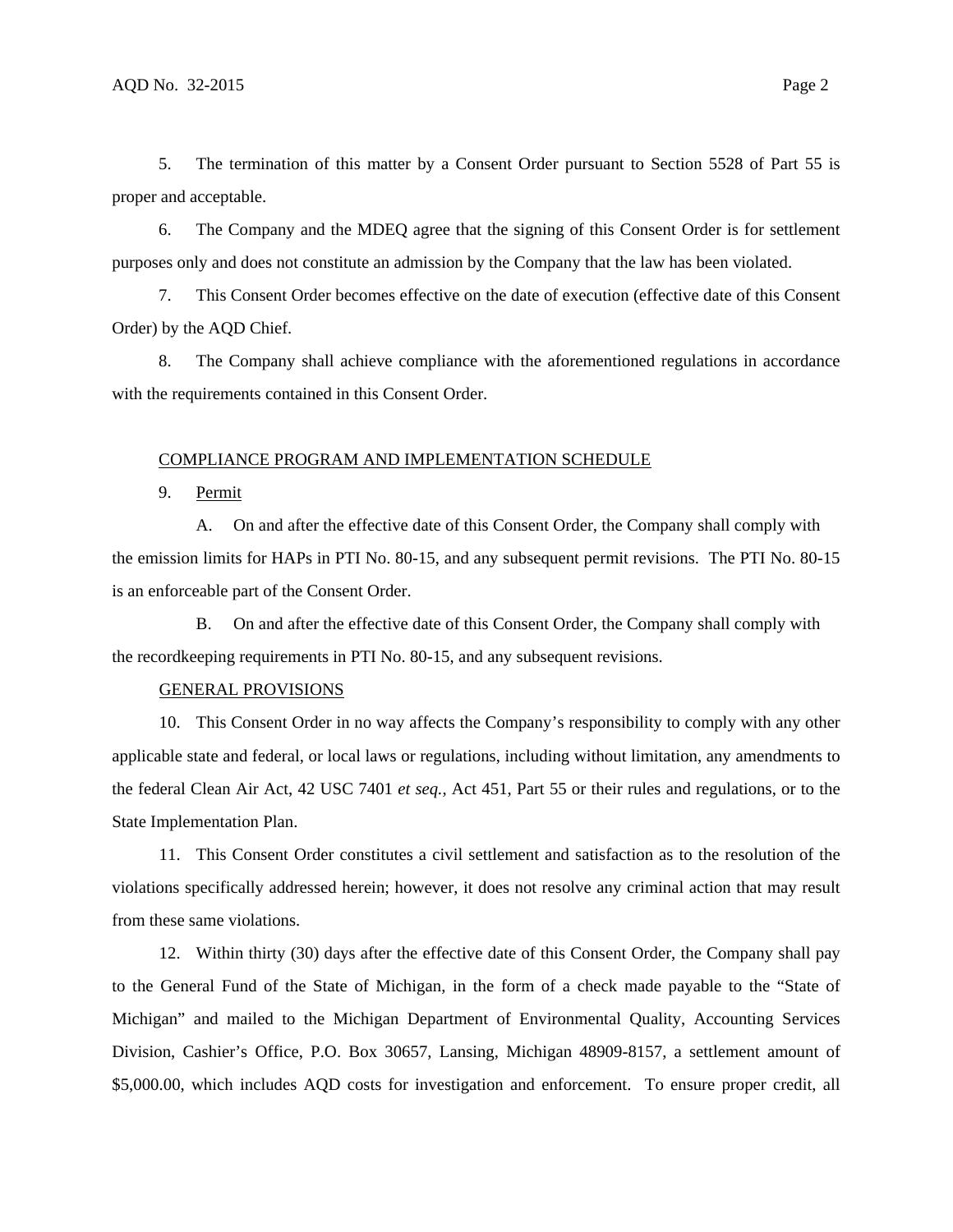payments made pursuant to this Consent Order shall include the "Payment Identification Number AQD40105" on the front of the check and/or in the cover letter with the payment. This settlement amount is in addition to any fees, taxes, or other fines that may be imposed on the Company by law.

13. On and after the effective date of this Consent Order, if the Company fails to comply with paragraph 9.A or 9.B of the Consent Order, the Company is subject to a stipulated fine of up to \$5,000.00 per violation. The amount of the stipulated fines imposed pursuant to this paragraph shall be within the discretion of the MDEQ. Stipulated fines submitted under this Consent Order shall be by check, payable to the State of Michigan within thirty (30) days of written demand and shall be mailed to the Michigan Department of Environmental Quality, Accounting Services Division, Cashier's Office, P.O. Box 30657, Lansing, Michigan 48909-8157. To ensure proper credit, all payments shall include the "Payment Identification Number AQD40105-S" on the front of the check and/or in the cover letter with the payment. Payment of stipulated fines shall not alter or modify in any way the Company's obligation to comply with the terms and conditions of this Consent Order.

14. The AQD, at its discretion, may seek stipulated fines or statutory fines for any violation of this Consent Order which is also a violation of any provision of applicable federal and state law, rule, regulation, permit, or MDEQ administrative order. However, the AQD is precluded from seeking both a stipulated fine under this Consent Order and a statutory fine for the same violation.

15. To ensure timely payment of the settlement amount assessed in paragraph 12 and any stipulated fines assessed pursuant to paragraph 13 of this Consent Order, the Company shall pay an interest penalty to the State of Michigan each time it fails to make a complete or timely payment under this Consent Order. The interest penalty shall be determined at a rate of twelve percent (12%) per year compounded annually, using the full increment of amount due as principal, calculated from the due date specified in this Consent Order until the date that delinquent payment is finally paid in full. Payment of an interest penalty by the Company shall be made to the State of Michigan in accordance with paragraph 13 of this Consent Order. Interest payments shall be applied first towards the most overdue amount or outstanding interest penalty owed by the Company before any remaining balance is applied to subsequent payment amount or interest penalty.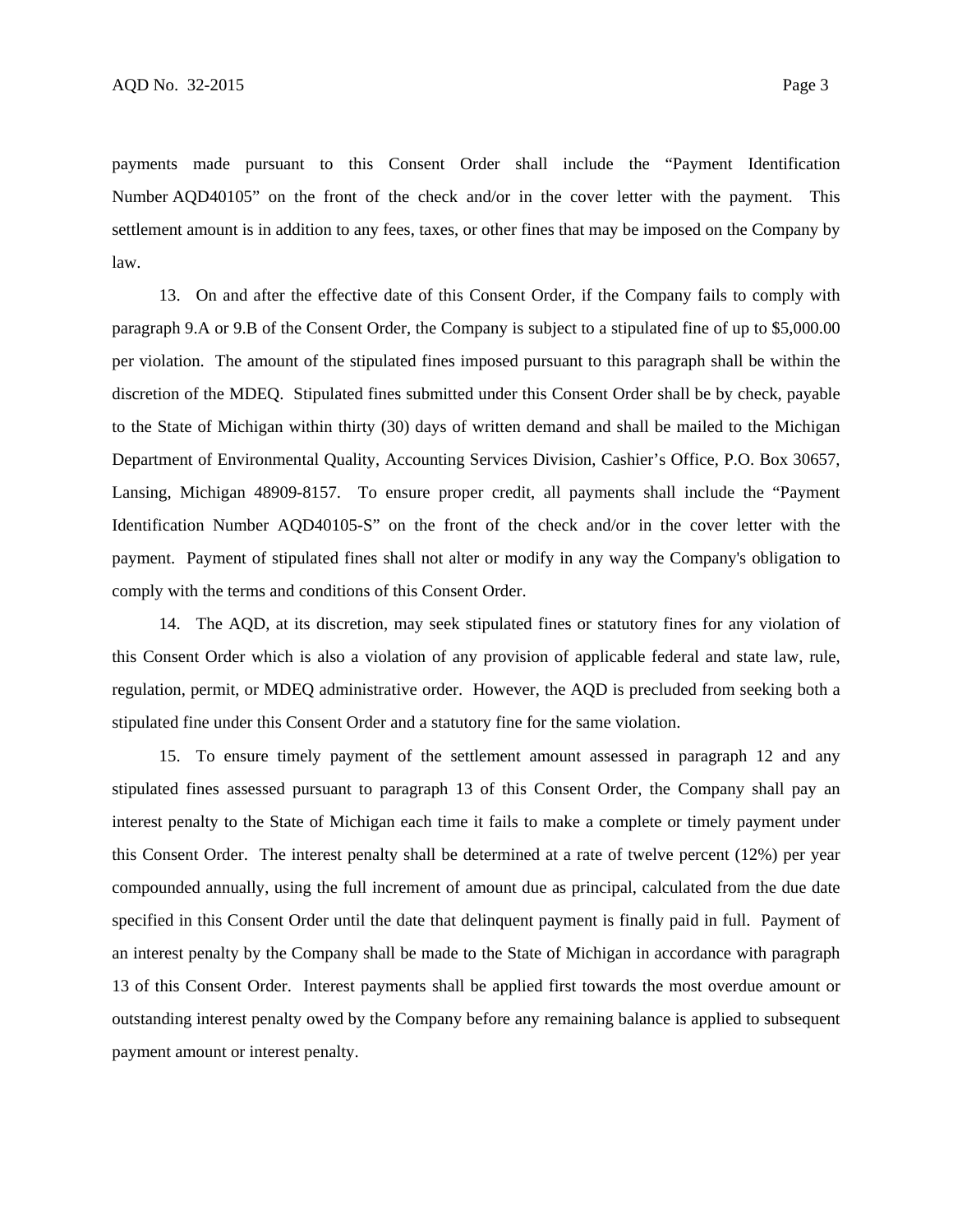16. The Company agrees not to contest the legal basis for the settlement amount assessed pursuant to paragraph 12. The Company also agrees not to contest the legal basis for any stipulated fines assessed pursuant to paragraph 13 of this Consent Order, but reserves the right to dispute in a court of competent jurisdiction the factual basis upon which a demand by MDEQ of stipulated fines is made. In addition, the Company agrees that said fines have not been assessed by the MDEQ pursuant to Section 5529 of Part 55 and therefore are not reviewable under Section 5529 of Part 55.

17. This compliance program is not a variance subject to the 12 month limitation specified in Section 5538 of Part 55.

18. This Consent Order shall remain in full force and effect for a period of five (5) years. Thereafter, the Consent Order shall terminate only upon written notice of termination issued by the AQD Chief. Prior to issuance of a written notice of termination, the Company shall submit a request, to the AQD Chief at the Michigan Department of Environmental Quality, Air Quality Division, P.O. Box 30260, Lansing, Michigan 48909-7760, consisting of a written certification that the Company has fully complied with all the requirements of this Consent Order and has made all payments including all stipulated fines required by this Consent Order. Specifically, this certification shall include: (i) the date of compliance with each provision of the compliance program and the date any payments or stipulated fines were paid; (ii) a statement that all required information has been reported to the AQD Southeast Michigan District Supervisor; (iii) confirmation that all records required to be maintained pursuant to this Consent Order are being maintained at the facility; and, (iv) such information as may be requested by the AQD Chief.

19. In the event the Company sells or transfers the facility, with SRN N7499, it shall advise any purchaser or transferee of the existence of this Consent Order in connection with such sale or transfer. Within thirty (30) calendar days, the Company shall also notify the AQD Southeast Michigan District Office Supervisor, in writing, of such sale or transfer, the identity and address of any purchaser or transferee, and confirm the fact that notice of this Consent Order has been given to the purchaser and/or transferee. As a condition of the sale, the Company must obtain the consent of the purchaser and/or transferee, in writing, to assume all of the obligations of this Consent Order. A copy of that agreement shall be forwarded to the AQD Southeast Michigan District Supervisor within thirty (30) days of assuming the obligations of this Consent Order.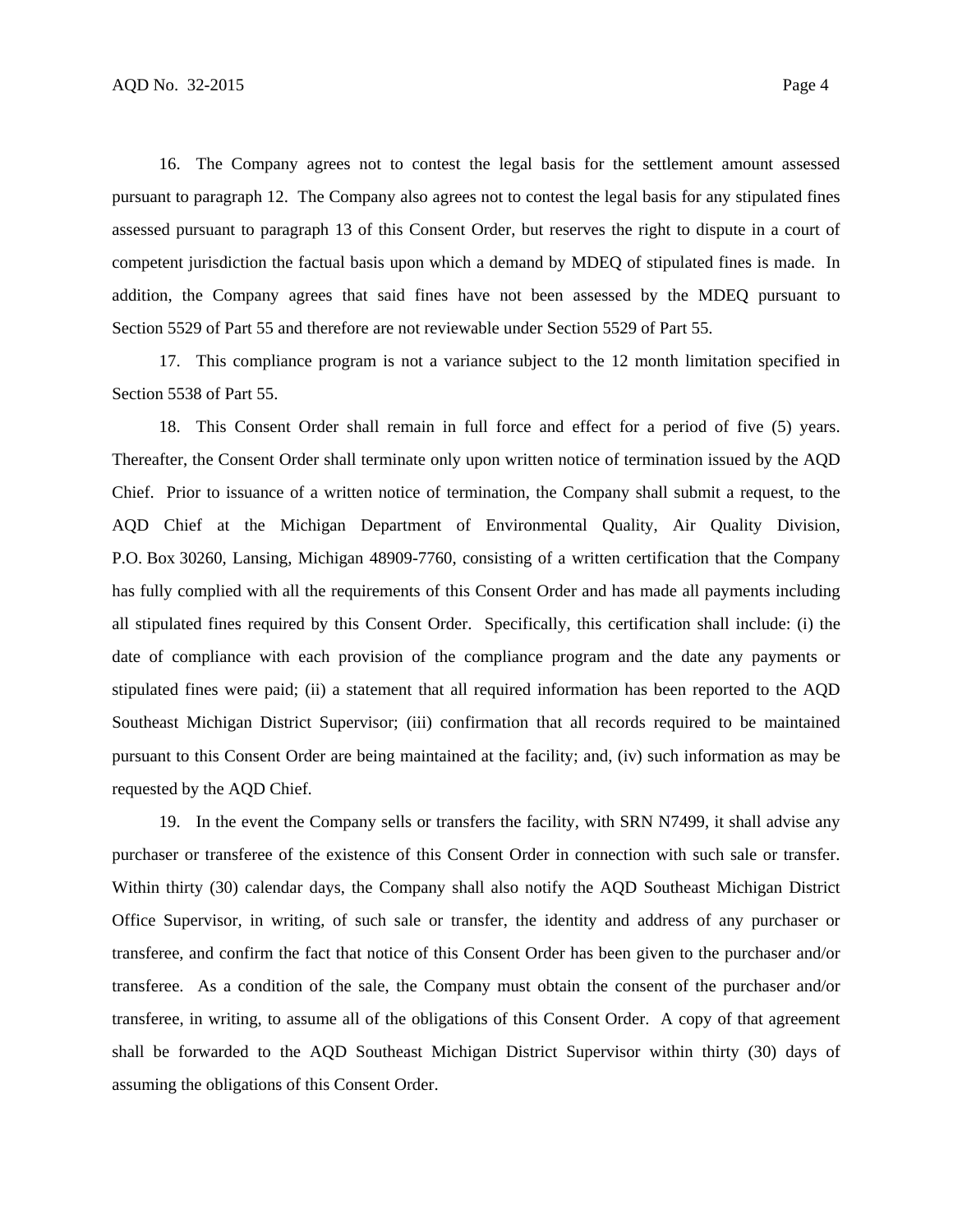20. Prior to the effective date of this Consent Order and pursuant to the requirements of Sections 5511 and 5528(3) of Part 55, the public was notified of a 30-day public comment period and was provided the opportunity for a public hearing.

21. Section 5530 of Part 55 may serve as a source of authority but not a limitation under which the Consent Order may be enforced. Further, Part 17 of Act 451 and all other applicable laws and any other legal basis or applicable statute may be used to enforce this Consent Order.

22. The Company hereby stipulates that entry of this Consent Order is a result of an action by MDEQ to resolve alleged violations of its facility located at 9301 Marine City Highway, Ira Township, Michigan. The Company further stipulates that it will take all lawful actions necessary to fully comply with this Consent Order, even if the Company files for bankruptcy in the future. The Company will not seek discharge of the settlement amount and any stipulated fines imposed hereunder in any future bankruptcy proceedings, and the Company will take necessary steps to ensure that the settlement amount and any future stipulated fines are not discharged. The Company, during and after any future bankruptcy proceedings, will ensure that the settlement amount and any future stipulated fines remain an obligation to be paid in full by the Company to the extent allowed by applicable bankruptcy law.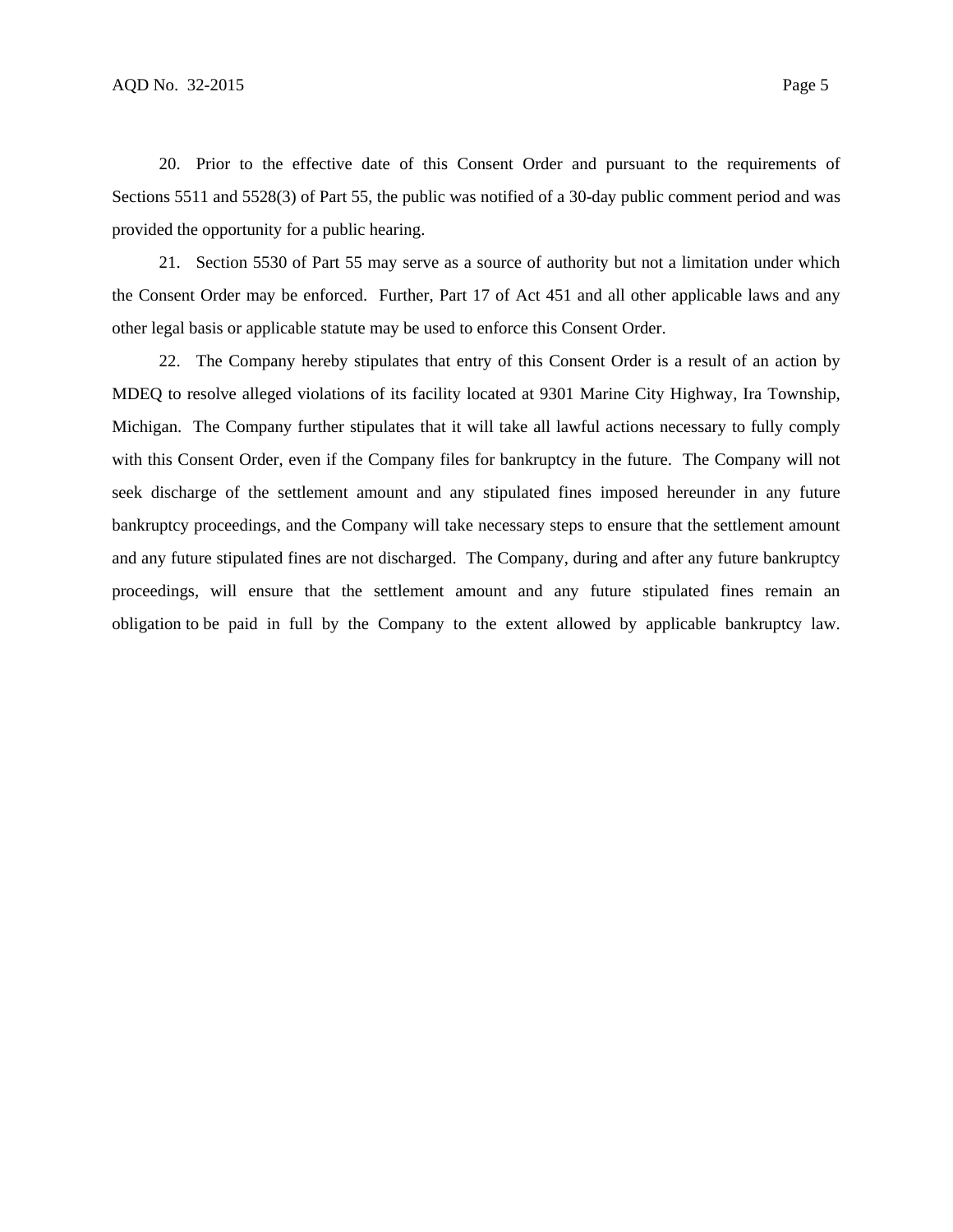The undersigned certifies that he/she is fully authorized by the Company to enter into this Consent Order and to execute and legally bind the Company to it.

### **MOD INTERIORS, INC.**

 $\frac{\sum_{o_1} d_o \cdot p_o}{\Pr\{\text{int Name and Title}}$ Donald Megie Pres<br>Print Name and Title<br>Example Plyers Date: <sup>10/14/15</sup>

The above signatory subscribed and sworn to before me this  $\frac{11}{4}$  day of  $\frac{0.01}{4}$  ..., 20 | 5.

**DONNA FAUCHER Notary Public** - **Michigan St Clair County My Commission Expires Feb 10, 2020 Acting** In **tha County or** 

 $\mathcal{P}$ fonna Tancher

Notary Public

Approved as to Content:

Lynn Hedler, Chief AIR QUALITY DIVISION DEPARTMENT OF ENVIRONMENTAL QUALITY

Dated:  $10/37/$ 

 $\gamma$  ,  $\mu$  ,  $\mu$ In<br>Ind  $\bigcup \bigcup \bigcup \mathcal{H}$ 

Approved as to Form:

Neil Gordon, Section Head ENVIRONMENTAL REGULATION SECTION ENVIRONMENT, NATURAL RESOURCES, AND AGRICULTURE DIVISION DEPARTMENT OF ATTORNEY GENERAL

Dated:  $|f(t)|$ ' r'